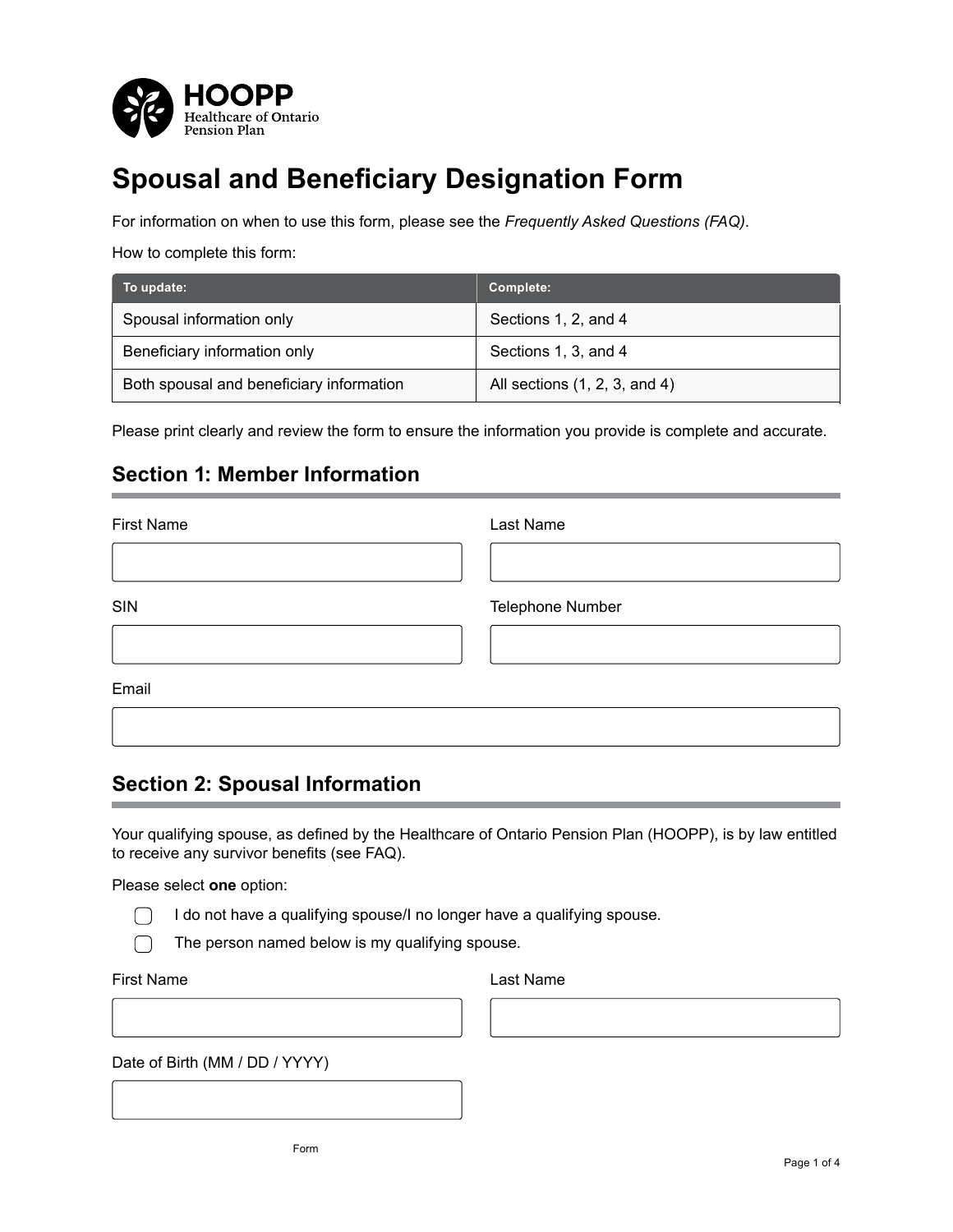## **Section 3: Beneficiary Designation**

**You should not designate your spouse as a beneficiary** unless he/she has waived their rights to spousal benefits. For more information about spousal waivers, please visit **hoopp.com**.

You may designate any person(s), organization(s) or your estate as your beneficiary(s) to receive survivor benefits if you and your spouse pass away or if you do not have a qualifying spouse.

If you complete this section, you are cancelling and replacing all previous beneficiary designations you have made relating to your pension benefits with HOOPP.

| Name (First name, Last name)<br>or Organization or Estate | Date of Birth<br>(MM/DD/YYYY) | % of Benefit*      |
|-----------------------------------------------------------|-------------------------------|--------------------|
|                                                           |                               |                    |
|                                                           |                               |                    |
|                                                           |                               |                    |
|                                                           |                               |                    |
|                                                           |                               | <b>TOTAL: 100%</b> |

\*If you designate more than one beneficiary, please specify the percentage each is to receive. If your beneficiary(s) predeceases you, or if the total percentage does not equal 100%, any benefit payable when you pass away will be divided proportionately among your surviving beneficiaries or be paid to your estate.

## **Section 4: Member Declaration**

I certify that the information provided by me on this form is true and accurate. I understand that all beneficiary designations and any benefits payable to either a spouse or beneficiary(s) when I pass away are subject to the terms of the *HOOPP Plan Text* and the requirements of applicable legislation as at the relevant date. I acknowledge that personal information on this form is being collected, used and maintained in order for HOOPP to provide pension services. I understand that personal information may be disclosed to third parties under contract with HOOPP to complete these services.

Member Name (please print)

Signature of Member

Date (MM / DD / YYYY)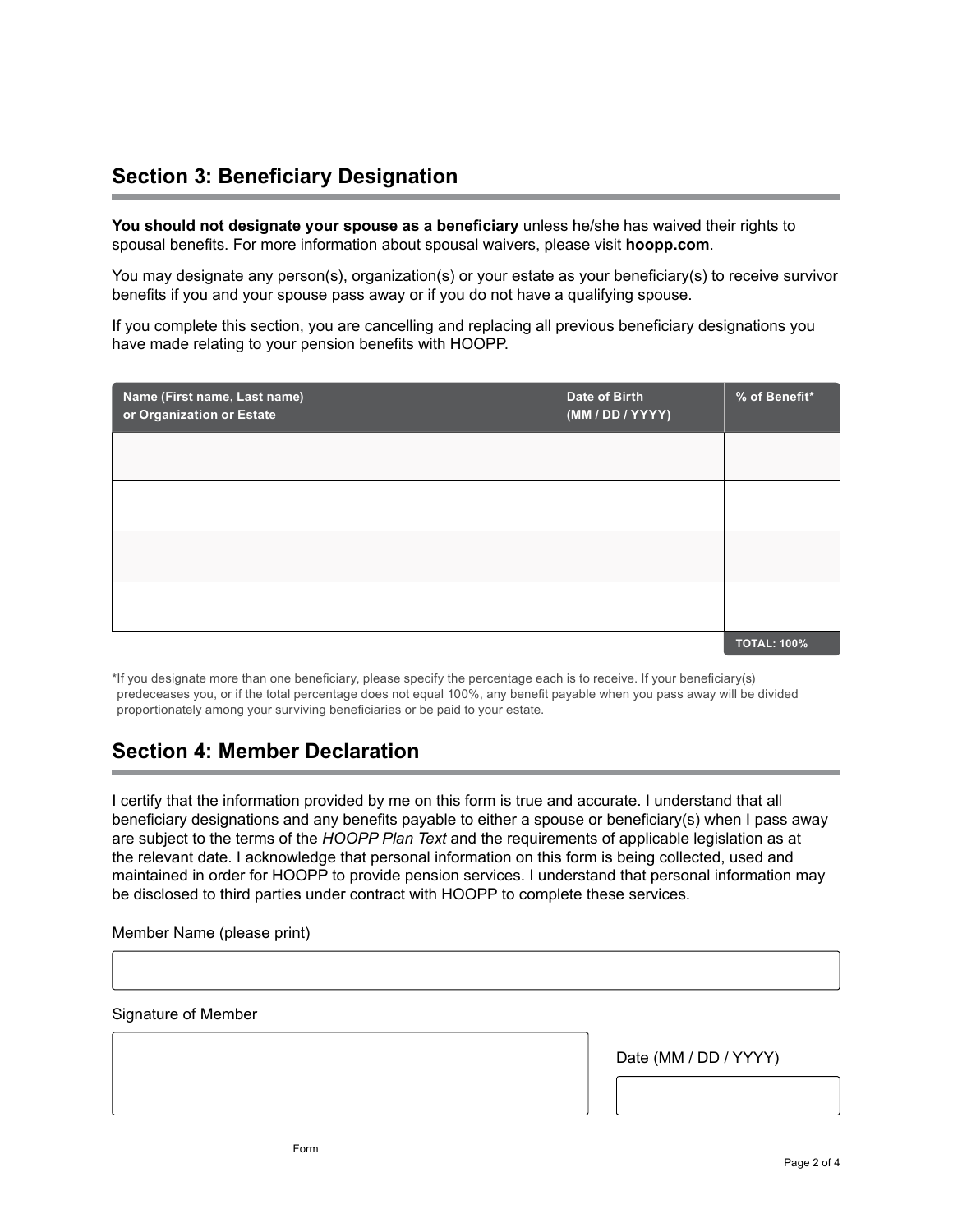# **Frequently Asked Questions**

### **When should I use this form?**

This form can be used to:

- Update beneficiary(s) information
- Update information about a qualifying spouse before retirement
- Inform HOOPP that your qualifying spouse at retirement has passed away. If this applies to you:
	- i. Go to Section 2 and select "I no longer have a qualifying spouse"
	- ii. Provide a copy of your late spouse's death certificate

#### **When should I not use this form?**

This form should not be used by retired members to add a new spouse. Please contact HOOPP for more information about how to add a spouse post-retirement.

#### **Who is a qualifying spouse?**

A qualifying spouse is a person who, at the earlier of the date you retire or pass away, you are:

- (1) Married to, but not separated from; or
- (2) Living with in a common-law relationship
	- i. Continuously for a period of not less than one year, or
	- ii. Of some permanence, if he/she is the parent of your child.

### **Who can I designate as my beneficiary?**

You can designate any person(s), organization(s) or your estate as your beneficiary(s). If spousal benefits have been waived, your qualifying spouse can also be designated as a beneficiary.

#### **What's the difference between a qualifying spouse and a beneficiary?**

A qualifying spouse is by law entitled to receive a survivor benefit when you pass away. Your beneficiary(s) would only receive any applicable benefits if you don't have a spouse, if your spouse has waived their spousal rights, or if your spouse passes away before you.

#### **Can I designate my qualifying spouse as my beneficiary?**

By law, your qualifying spouse is required to receive any pre-retirement or post-retirement survivor benefits. However, if your spouse has waived his/her rights to spousal benefits, you can designate your qualifying spouse as your beneficiary to receive any remaining survivor benefits.